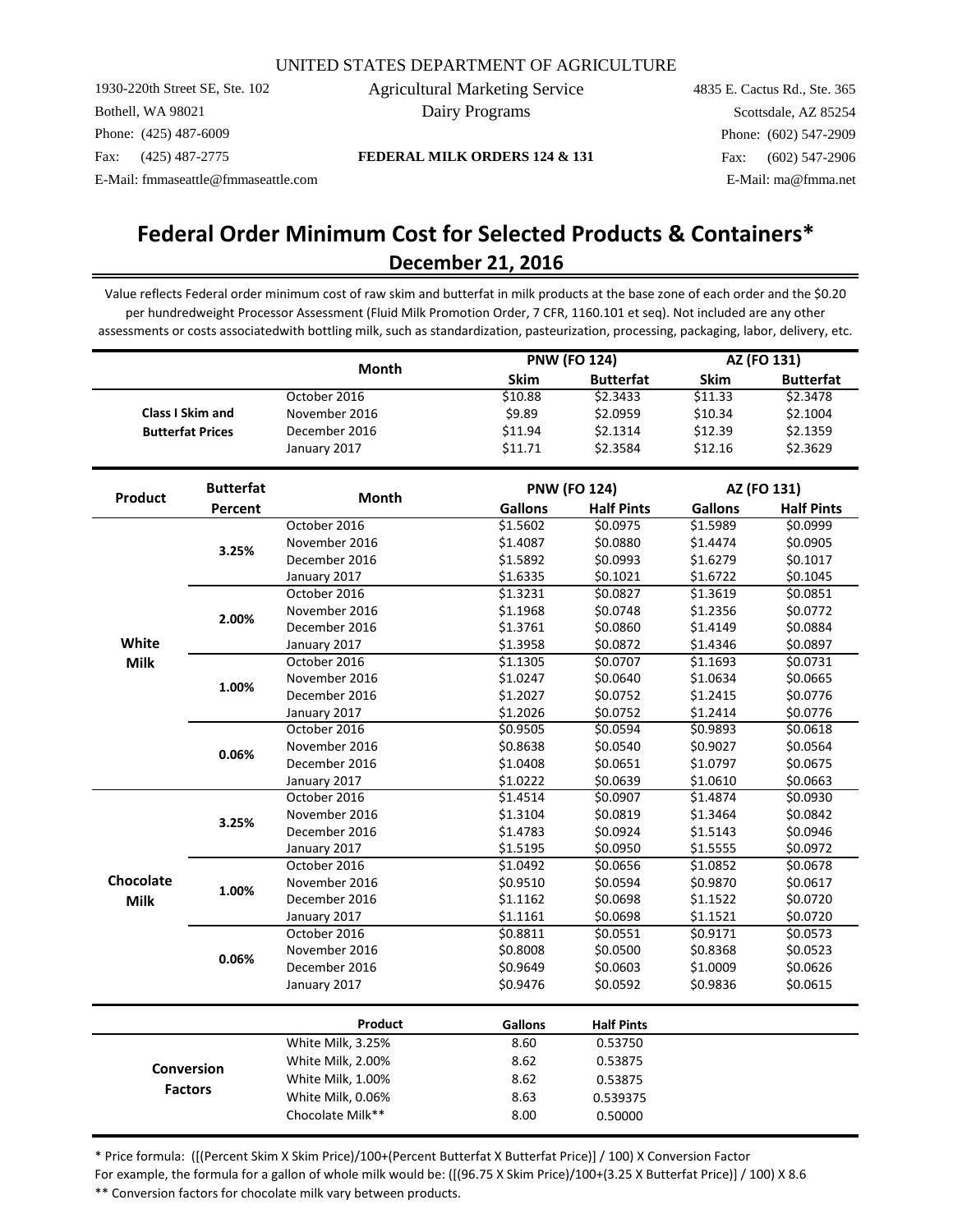1930-220<sup>th</sup> Street SE, Ste. 102 Agricultural Marketing Service 4835 E. Cactus Road, Ste. 365 Bothell, WA 98021 Phone: (425) 487-6009 Fax: (425) 487-2775 E-Mail: fmmaseattle@fmmaseattle.com

Dairy Programs

Fax: (602) 547-2906 Phone: (602) 547-2909 Scottsdale, AZ 85254

## **FEDERAL MILK ORDERS 124 & 131**

# **Federal Order Minimum Cost for Selected Products & Containers\* January 19, 2017**

Value reflects Federal order minimum cost of raw skim and butterfat in milk products at the base zone of each order and the \$ 0.20 per hundredweight Processor Assessment (Fluid Milk Promotion Order, 7 CFR, 1160.101 et seq). Not included are any other assessments or costs associatedwith bottling milk, such as standardization, pasteurization, processing, packaging, labor, delivery, etc.

|                         |                         |                   |                     | <b>PNW (FO 124)</b> | AZ (FO 131)    |                   |
|-------------------------|-------------------------|-------------------|---------------------|---------------------|----------------|-------------------|
|                         |                         | Month             | Skim                | <b>Butterfat</b>    | Skim           | <b>Butterfat</b>  |
|                         |                         | November 2016     | 59.89               | \$2.0959            | \$10.34        | \$2.1004          |
| <b>Class I Skim and</b> |                         | December 2016     | \$11.94             | \$2.1314            | \$12.39        | \$2.1359          |
|                         | <b>Butterfat Prices</b> | January 2017      | \$11.71             | \$2.3584            | \$12.16        | \$2.3629          |
|                         |                         | February 2017     | \$10.30             | \$2.5402            | \$10.75        | \$2.5447          |
|                         | <b>Butterfat</b>        |                   | <b>PNW (FO 124)</b> |                     | AZ (FO 131)    |                   |
| Product                 | Percent                 | Month             | <b>Gallons</b>      | <b>Half Pints</b>   | <b>Gallons</b> | <b>Half Pints</b> |
|                         |                         | November 2016     | \$1.4087            | \$0.0880            | \$1.4474       | 50.0905           |
|                         |                         | December 2016     | \$1.5892            | \$0.0993            | \$1.6279       | \$0.1017          |
|                         | 3.25%                   | January 2017      | \$1.6335            | \$0.1021            | \$1.6722       | \$0.1045          |
|                         |                         | February 2017     | \$1.5670            | \$0.0979            | \$1.6057       | \$0.1004          |
|                         |                         | November 2016     | \$1.1968            | \$0.0748            | \$1.2356       | \$0.0772          |
|                         | 2.00%                   | December 2016     | \$1.3761            | \$0.0860            | \$1.4149       | \$0.0884          |
|                         |                         | January 2017      | \$1.3958            | \$0.0872            | \$1.4346       | \$0.0897          |
| White                   |                         | February 2017     | \$1.3080            | \$0.0818            | \$1.3468       | \$0.0842          |
| <b>Milk</b>             |                         | November 2016     | \$1.0247            | \$0.0640            | \$1.0634       | \$0.0665          |
|                         |                         | December 2016     | \$1.2027            | \$0.0752            | \$1.2415       | \$0.0776          |
|                         | 1.00%                   | January 2017      | \$1.2026            | \$0.0752            | \$1.2414       | \$0.0776          |
|                         |                         | February 2017     | \$1.0979            | \$0.0686            | \$1.1367       | \$0.0710          |
|                         |                         | November 2016     | \$0.8638            | \$0.0540            | \$0.9027       | \$0.0564          |
|                         |                         | December 2016     | \$1.0408            | \$0.0651            | \$1.0797       | \$0.0675          |
|                         | 0.06%                   | January 2017      | \$1.0222            | \$0.0639            | \$1.0610       | \$0.0663          |
|                         |                         | February 2017     | \$0.9015            | \$0.0563            | \$0.9403       | \$0.0588          |
|                         |                         | November 2016     | \$1.3104            | \$0.0819            | \$1.3464       | \$0.0842          |
|                         |                         | December 2016     | \$1.4783            | \$0.0924            | \$1.5143       | \$0.0946          |
|                         | 3.25%                   | January 2017      | \$1.5195            | \$0.0950            | \$1.5555       | \$0.0972          |
|                         |                         | February 2017     | \$1.4577            | \$0.0911            | \$1.4937       | \$0.0934          |
|                         |                         | November 2016     | \$0.9510            | \$0.0594            | \$0.9870       | \$0.0617          |
| Chocolate               |                         | December 2016     | \$1.1162            | \$0.0698            | \$1.1522       | \$0.0720          |
| <b>Milk</b>             | 1.00%                   | January 2017      | \$1.1161            | \$0.0698            | \$1.1521       | \$0.0720          |
|                         |                         | February 2017     | \$1.0190            | \$0.0637            | \$1.0550       | \$0.0659          |
|                         |                         | November 2016     | \$0.8008            | \$0.0500            | \$0.8368       | \$0.0523          |
|                         |                         | December 2016     | \$0.9649            | \$0.0603            | \$1.0009       | \$0.0626          |
|                         | 0.06%                   | January 2017      | \$0.9476            | \$0.0592            | \$0.9836       | \$0.0615          |
|                         |                         | February 2017     | \$0.8357            | \$0.0522            | \$0.8717       | \$0.0545          |
|                         |                         | Product           | <b>Gallons</b>      | <b>Half Pints</b>   |                |                   |
|                         |                         | White Milk, 3.25% | 8.60                | 0.53750             |                |                   |
| Conversion              |                         | White Milk, 2.00% | 8.62                | 0.53875             |                |                   |
|                         |                         | White Milk, 1.00% | 8.62                | 0.53875             |                |                   |
| <b>Factors</b>          |                         | White Milk, 0.06% | 8.63                | 0.539375            |                |                   |
|                         |                         | Chocolate Milk**  | 8.00                | 0.50000             |                |                   |

\* Price formula: ([(Percent Skim X Skim Price)/100+(Percent Butterfat X Butterfat Price)] / 100) X Conversion Factor

For example, the formula for a gallon of whole milk would be: ([(96.75 X Skim Price)/100+(3.25 X Butterfat Price)] / 100) X 8.6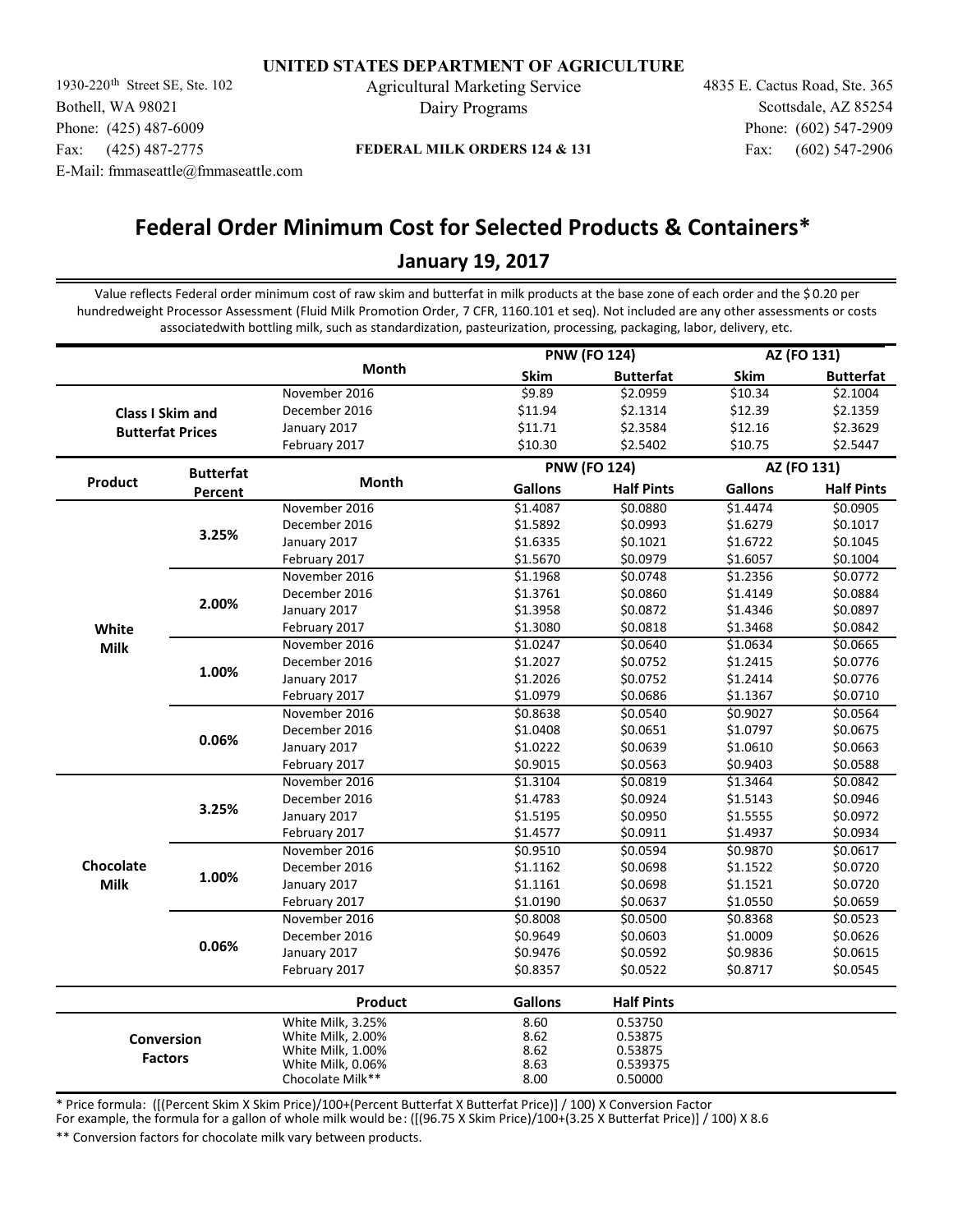1930-220<sup>th</sup> Street SE, Ste. 102 Agricultural Marketing Service 4835 E. Cactus Road, Ste. 365 Bothell, WA 98021 Phone: (425) 487-6009 Fax: (425) 487-2775 E-Mail: fmmaseattle@fmmaseattle.com

Dairy Programs

Fax: (602) 547-2906 Phone: (602) 547-2909 Scottsdale, AZ 85254

## **FEDERAL MILK ORDERS 124 & 131**

# **Federal Order Minimum Cost for Selected Products & Containers\* February 23, 2017**

Value reflects Federal order minimum cost of raw skim and butterfat in milk products at the base zone of each order and the \$ 0.20 per hundredweight Processor Assessment (Fluid Milk Promotion Order, 7 CFR, 1160.101 et seq). Not included are any other assessments or costs associatedwith bottling milk, such as standardization, pasteurization, processing, packaging, labor, delivery, etc.

|                         |                         |                   |                     | <b>PNW (FO 124)</b> |                | AZ (FO 131)       |
|-------------------------|-------------------------|-------------------|---------------------|---------------------|----------------|-------------------|
|                         |                         | Month             | Skim                | <b>Butterfat</b>    | Skim           | <b>Butterfat</b>  |
|                         |                         | December 2016     | \$11.94             | \$2.1314            | \$12.39        | \$2.1359          |
| <b>Class I Skim and</b> |                         | January 2017      | \$11.71             | \$2.3584            | \$12.16        | \$2.3629          |
|                         | <b>Butterfat Prices</b> | February 2017     | \$10.30             | \$2.5402            | \$10.75        | \$2.5447          |
|                         |                         | March 2017        | \$10.75             | \$2.4638            | \$11.20        | \$2.4683          |
|                         | <b>Butterfat</b>        |                   | <b>PNW (FO 124)</b> |                     | AZ (FO 131)    |                   |
| Product                 | Percent                 | Month             | <b>Gallons</b>      | <b>Half Pints</b>   | <b>Gallons</b> | <b>Half Pints</b> |
|                         |                         | December 2016     | \$1.5892            | \$0.0993            | \$1.6279       | \$0.1017          |
|                         |                         | January 2017      | \$1.6335            | \$0.1021            | \$1.6722       | \$0.1045          |
|                         | 3.25%                   | February 2017     | \$1.5670            | \$0.0979            | \$1.6057       | \$0.1004          |
|                         |                         | March 2017        | \$1.5831            | \$0.0989            | \$1.6218       | \$0.1014          |
|                         |                         | December 2016     | \$1.3761            | \$0.0860            | \$1.4149       | \$0.0884          |
|                         | 2.00%                   | January 2017      | \$1.3958            | \$0.0872            | \$1.4346       | \$0.0897          |
|                         |                         | February 2017     | \$1.3080            | \$0.0818            | \$1.3468       | \$0.0842          |
| White                   |                         | March 2017        | \$1.3329            | \$0.0833            | \$1.3717       | \$0.0857          |
| <b>Milk</b>             |                         | December 2016     | \$1.2027            | \$0.0752            | \$1.2415       | \$0.0776          |
|                         |                         | January 2017      | \$1.2026            | \$0.0752            | \$1.2414       | \$0.0776          |
|                         | 1.00%                   | February 2017     | \$1.0979            | \$0.0686            | \$1.1367       | \$0.0710          |
|                         |                         | March 2017        | \$1.1298            | \$0.0706            | \$1.1686       | \$0.0730          |
|                         |                         | December 2016     | \$1.0408            | \$0.0651            | \$1.0797       | \$0.0675          |
|                         |                         | January 2017      | \$1.0222            | \$0.0639            | \$1.0610       | \$0.0663          |
|                         | 0.06%                   | February 2017     | \$0.9015            | \$0.0563            | \$0.9403       | \$0.0588          |
|                         |                         | March 2017        | \$0.9399            | \$0.0587            | \$0.9788       | \$0.0612          |
|                         |                         | December 2016     | \$1.4783            | \$0.0924            | \$1.5143       | \$0.0946          |
|                         |                         | January 2017      | \$1.5195            | \$0.0950            | \$1.5555       | \$0.0972          |
|                         | 3.25%                   | February 2017     | \$1.4577            | \$0.0911            | \$1.4937       | \$0.0934          |
|                         |                         | March 2017        | \$1.4726            | \$0.0920            | \$1.5086       | \$0.0943          |
|                         |                         | December 2016     | \$1.1162            | \$0.0698            | \$1.1522       | \$0.0720          |
| Chocolate               |                         | January 2017      | \$1.1161            | \$0.0698            | \$1.1521       | \$0.0720          |
| <b>Milk</b>             | 1.00%                   | February 2017     | \$1.0190            | \$0.0637            | \$1.0550       | \$0.0659          |
|                         |                         | March 2017        | \$1.0485            | \$0.0655            | \$1.0845       | \$0.0678          |
|                         |                         | December 2016     | \$0.9649            | \$0.0603            | \$1.0009       | \$0.0626          |
|                         |                         | January 2017      | \$0.9476            | \$0.0592            | \$0.9836       | \$0.0615          |
|                         | 0.06%                   | February 2017     | \$0.8357            | \$0.0522            | \$0.8717       | \$0.0545          |
|                         |                         | <b>March 2017</b> | \$0.8713            | \$0.0545            | \$0.9073       | \$0.0567          |
|                         |                         | Product           | <b>Gallons</b>      | <b>Half Pints</b>   |                |                   |
|                         |                         | White Milk, 3.25% | 8.60                | 0.53750             |                |                   |
| Conversion              |                         | White Milk, 2.00% | 8.62                | 0.53875             |                |                   |
|                         |                         | White Milk, 1.00% | 8.62                | 0.53875             |                |                   |
| <b>Factors</b>          |                         | White Milk, 0.06% | 8.63                | 0.539375            |                |                   |
|                         |                         | Chocolate Milk**  | 8.00                | 0.50000             |                |                   |

\* Price formula: ([(Percent Skim X Skim Price)/100+(Percent Butterfat X Butterfat Price)] / 100) X Conversion Factor

For example, the formula for a gallon of whole milk would be: ([(96.75 X Skim Price)/100+(3.25 X Butterfat Price)] / 100) X 8.6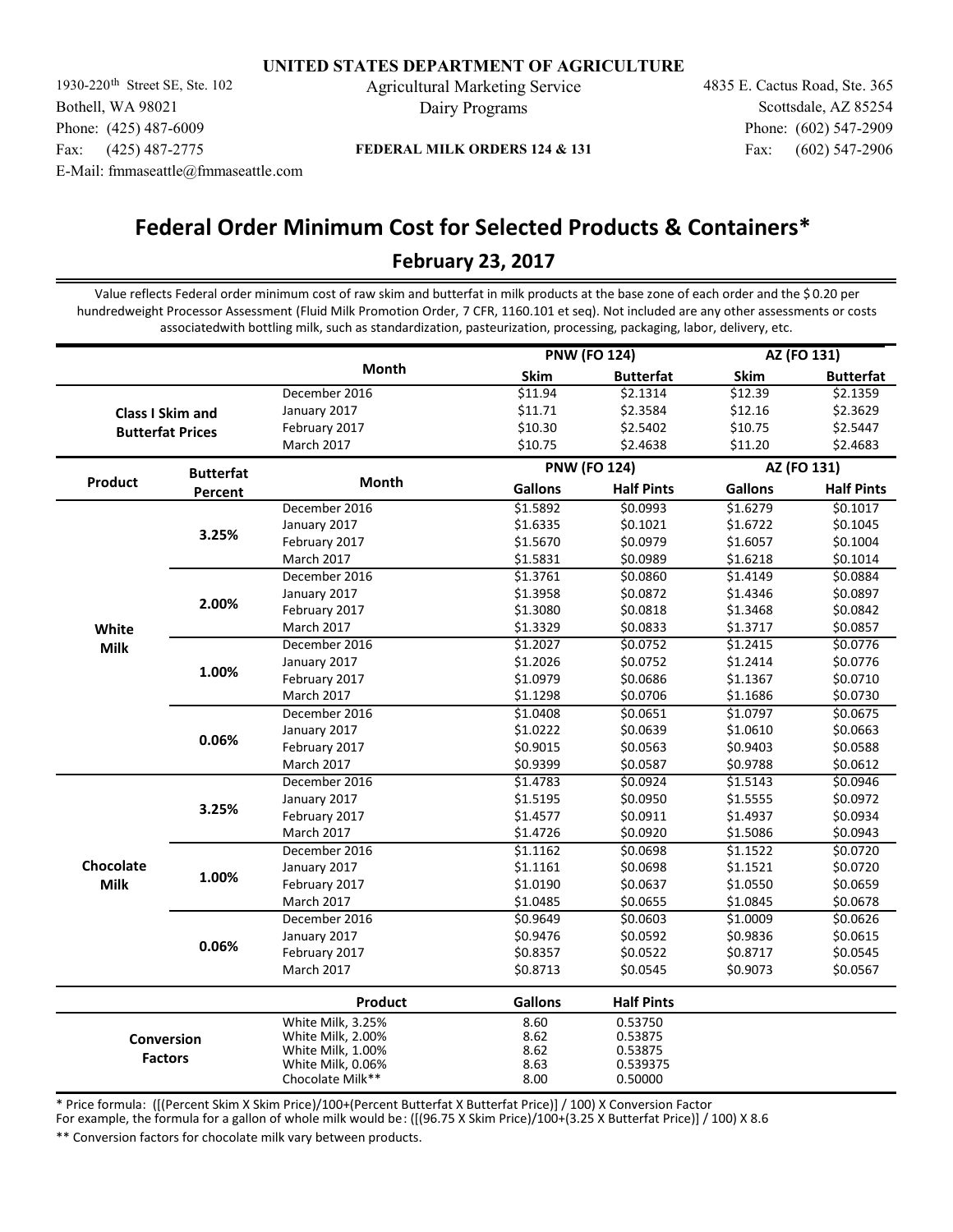1930-220<sup>th</sup> Street SE, Ste. 102 Agricultural Marketing Service 4835 E. Cactus Road, Ste. 365 Bothell, WA 98021 Phone: (425) 487-6009 Fax: (425) 487-2775 E-Mail: fmmaseattle@fmmaseattle.com

Dairy Programs

Fax: (602) 547-2906 Phone: (602) 547-2909 Scottsdale, AZ 85254

## **FEDERAL MILK ORDERS 124 & 131**

# **Federal Order Minimum Cost for Selected Products & Containers\* March 22, 2017**

Value reflects Federal order minimum cost of raw skim and butterfat in milk products at the base zone of each order and the \$ 0.20 per hundredweight Processor Assessment (Fluid Milk Promotion Order, 7 CFR, 1160.101 et seq). Not included are any other assessments or costs associatedwith bottling milk, such as standardization, pasteurization, processing, packaging, labor, delivery, etc.

|                         |                         |                   |                | <b>PNW (FO 124)</b> | AZ (FO 131)    |                   |  |
|-------------------------|-------------------------|-------------------|----------------|---------------------|----------------|-------------------|--|
|                         |                         | Month             | <b>Skim</b>    | <b>Butterfat</b>    | <b>Skim</b>    | <b>Butterfat</b>  |  |
|                         |                         | January 2017      | \$11.71        | \$2.3584            | \$12.16        | \$2.3629          |  |
|                         | <b>Class I Skim and</b> | February 2017     | \$10.30        | \$2.5402            | \$10.75        | \$2.5447          |  |
| <b>Butterfat Prices</b> |                         | March 2017        | \$10.75        | \$2.4638            | \$11.20        | \$2.4683          |  |
|                         |                         | April 2017        | \$9.85         | \$2.4693            | \$10.30        | \$2.4738          |  |
|                         | <b>Butterfat</b>        |                   |                | <b>PNW (FO 124)</b> |                | AZ (FO 131)       |  |
| Product                 | Percent                 | <b>Month</b>      | <b>Gallons</b> | <b>Half Pints</b>   | <b>Gallons</b> | <b>Half Pints</b> |  |
|                         |                         | January 2017      | \$1.6335       | \$0.1021            | \$1.6722       | \$0.1045          |  |
|                         |                         | February 2017     | \$1.5670       | \$0.0979            | \$1.6057       | \$0.1004          |  |
|                         | 3.25%                   | March 2017        | \$1.5831       | \$0.0989            | \$1.6218       | \$0.1014          |  |
|                         |                         | April 2017        | \$1.5097       | \$0.0944            | \$1.5484       | \$0.0968          |  |
|                         |                         | January 2017      | \$1.3958       | \$0.0872            | \$1.4346       | \$0.0897          |  |
|                         | 2.00%                   | February 2017     | \$1.3080       | \$0.0818            | \$1.3468       | \$0.0842          |  |
|                         |                         | March 2017        | \$1.3329       | \$0.0833            | \$1.3717       | \$0.0857          |  |
| White                   |                         | April 2017        | \$1.2578       | \$0.0786            | \$1.2966       | \$0.0810          |  |
| <b>Milk</b>             |                         | January 2017      | \$1.2026       | \$0.0752            | \$1.2414       | \$0.0776          |  |
|                         |                         | February 2017     | \$1.0979       | \$0.0686            | \$1.1367       | \$0.0710          |  |
|                         | 1.00%                   | March 2017        | \$1.1298       | \$0.0706            | \$1.1686       | \$0.0730          |  |
|                         |                         | April 2017        | \$1.0534       | \$0.0658            | \$1.0922       | \$0.0683          |  |
|                         |                         | January 2017      | \$1.0222       | \$0.0639            | \$1.0610       | \$0.0663          |  |
|                         |                         | February 2017     | \$0.9015       | \$0.0563            | \$0.9403       | \$0.0588          |  |
|                         | 0.06%                   | March 2017        | \$0.9399       | \$0.0587            | \$0.9788       | \$0.0612          |  |
|                         |                         | April 2017        | \$0.8623       | \$0.0539            | \$0.9012       | \$0.0563          |  |
|                         |                         | January 2017      | \$1.5195       | \$0.0950            | \$1.5555       | \$0.0972          |  |
|                         |                         | February 2017     | \$1.4577       | \$0.0911            | \$1.4937       | \$0.0934          |  |
|                         | 3.25%                   | <b>March 2017</b> | \$1.4726       | \$0.0920            | \$1.5086       | \$0.0943          |  |
|                         |                         | April 2017        | \$1.4044       | \$0.0878            | \$1.4404       | \$0.0900          |  |
|                         |                         | January 2017      | \$1.1161       | \$0.0698            | \$1.1521       | \$0.0720          |  |
| Chocolate               |                         | February 2017     | \$1.0190       | \$0.0637            | \$1.0550       | \$0.0659          |  |
| <b>Milk</b>             | 1.00%                   | March 2017        | \$1.0485       | \$0.0655            | \$1.0845       | \$0.0678          |  |
|                         |                         | April 2017        | \$0.9777       | \$0.0611            | \$1.0137       | \$0.0634          |  |
|                         |                         | January 2017      | \$0.9476       | \$0.0592            | \$0.9836       | \$0.0615          |  |
|                         |                         | February 2017     | \$0.8357       | \$0.0522            | \$0.8717       | \$0.0545          |  |
|                         | 0.06%                   | March 2017        | \$0.8713       | \$0.0545            | \$0.9073       | \$0.0567          |  |
|                         |                         | April 2017        | \$0.7994       | \$0.0500            | \$0.8354       | \$0.0522          |  |
|                         |                         | Product           | <b>Gallons</b> | <b>Half Pints</b>   |                |                   |  |
|                         |                         | White Milk, 3.25% | 8.60           | 0.53750             |                |                   |  |
|                         | <b>Conversion</b>       | White Milk, 2.00% | 8.62           | 0.53875             |                |                   |  |
|                         | <b>Factors</b>          | White Milk, 1.00% | 8.62           | 0.53875             |                |                   |  |
|                         |                         | White Milk, 0.06% | 8.63           | 0.539375            |                |                   |  |
|                         |                         | Chocolate Milk**  | 8.00           | 0.50000             |                |                   |  |

\* Price formula: ([(Percent Skim X Skim Price)/100+(Percent Butterfat X Butterfat Price)] / 100) X Conversion Factor

For example, the formula for a gallon of whole milk would be: ([(96.75 X Skim Price)/100+(3.25 X Butterfat Price)] / 100) X 8.6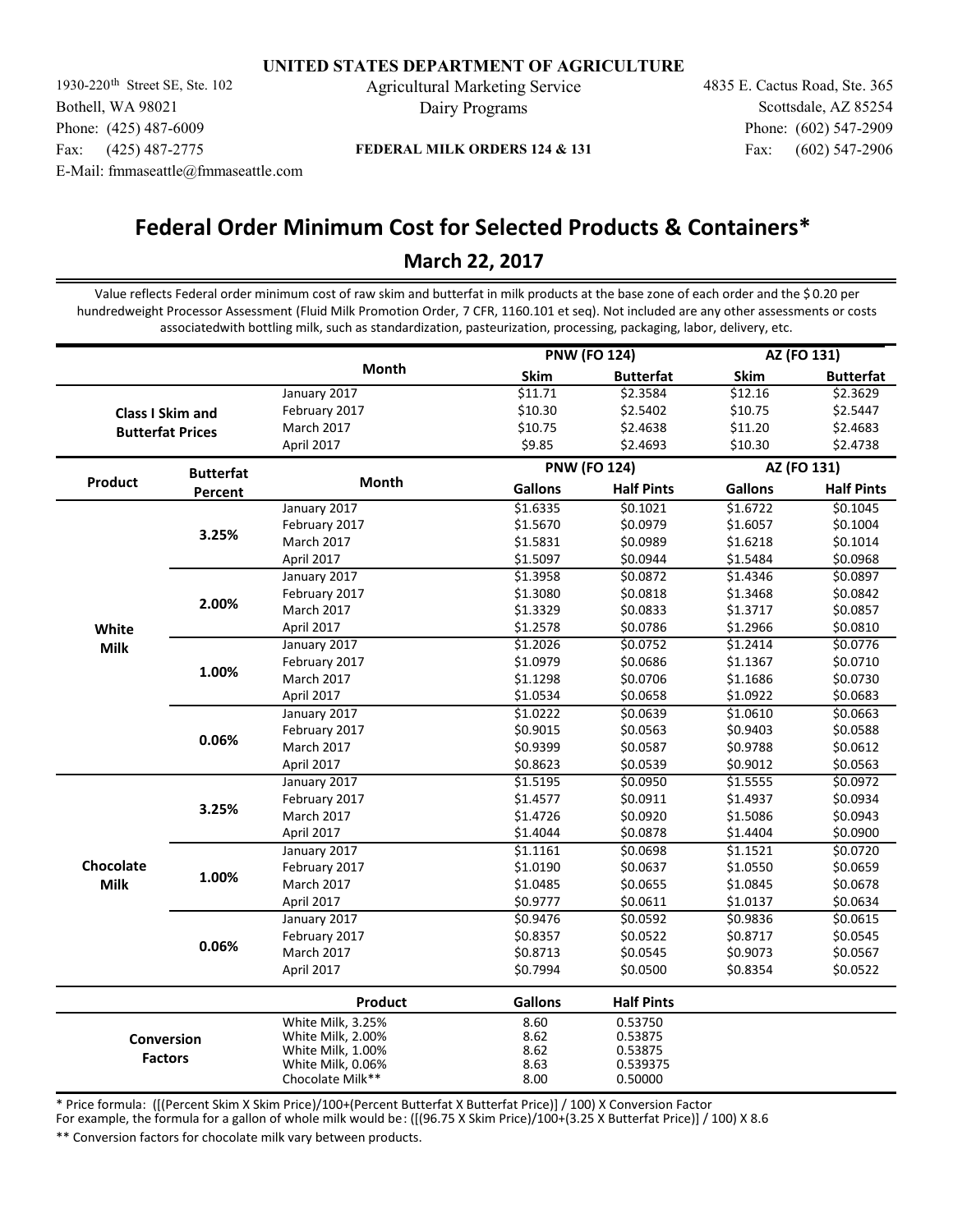1930-220<sup>th</sup> Street SE, Ste. 102 Agricultural Marketing Service 4835 E. Cactus Road, Ste. 365 Bothell, WA 98021 Phone: (425) 487-6009 Fax: (425) 487-2775 E-Mail: fmmaseattle@fmmaseattle.com

Dairy Programs

Fax: (602) 547-2906 Phone: (602) 547-2909 Scottsdale, AZ 85254

**FEDERAL MILK ORDERS 124 & 131**

# **Federal Order Minimum Cost for Selected Products & Containers\***

## **April 19, 2017**

Value reflects Federal order minimum cost of raw skim and butterfat in milk products at the base zone of each order and the \$0.20 per hundredweight Processor Assessment (Fluid Milk Promotion Order, 7 CFR, 1160.101 et seq). Not included are any other assessments or costs associatedwith bottling milk, such as standardization, pasteurization, processing, packaging, labor,

|             |                         |                                       | <b>PNW (FO 124)</b>  |                     | AZ (FO 131)    |                   |
|-------------|-------------------------|---------------------------------------|----------------------|---------------------|----------------|-------------------|
|             |                         | <b>Month</b>                          | <b>Skim</b>          | <b>Butterfat</b>    | <b>Skim</b>    | <b>Butterfat</b>  |
|             |                         | February 2017                         | \$10.30              | \$2.5402            | \$10.75        | \$2.5447          |
|             | <b>Class I Skim and</b> | March 2017                            | \$10.75              | \$2.4638            | \$11.20        | \$2.4683          |
|             | <b>Butterfat Prices</b> | April 2017                            | \$9.85               | \$2.4693            | \$10.30        | \$2.4738          |
|             |                         | May 2017                              | \$9.24               | \$2.3946            | \$9.69         | \$2.3991          |
|             | <b>Butterfat</b>        |                                       |                      | <b>PNW (FO 124)</b> |                | AZ (FO 131)       |
| Product     | Percent                 | Month                                 | <b>Gallons</b>       | <b>Half Pints</b>   | <b>Gallons</b> | <b>Half Pints</b> |
|             |                         | February 2017                         | \$1.5670             | \$0.0979            | \$1.6057       | \$0.1004          |
|             | 3.25%                   | <b>March 2017</b>                     | \$1.5831             | \$0.0989            | \$1.6218       | \$0.1014          |
|             |                         | April 2017                            | \$1.5097             | \$0.0944            | \$1.5484       | \$0.0968          |
|             |                         | May 2017                              | \$1.4381             | \$0.0899            | \$1.4768       | \$0.0923          |
|             |                         | February 2017                         | \$1.3080             | \$0.0818            | \$1.3468       | \$0.0842          |
|             | 2.00%                   | March 2017                            | \$1.3329             | \$0.0833            | \$1.3717       | \$0.0857          |
| White       |                         | April 2017                            | \$1.2578             | \$0.0786            | \$1.2966       | \$0.0810          |
|             |                         | May 2017                              | \$1.1934             | \$0.0746            | \$1.2322       | \$0.0770          |
| <b>Milk</b> | 1.00%                   | February 2017                         | \$1.0979             | \$0.0686            | \$1.1367       | \$0.0710          |
|             |                         | March 2017                            | \$1.1298             | \$0.0706            | \$1.1686       | \$0.0730          |
|             |                         | April 2017                            | \$1.0534             | \$0.0658            | \$1.0922       | \$0.0683          |
|             |                         | May 2017                              | \$0.9949             | \$0.0622            | \$1.0337       | \$0.0646          |
|             |                         | February 2017                         | \$0.9015             | \$0.0563            | \$0.9403       | \$0.0588          |
|             | 0.06%                   | March 2017                            | \$0.9399             | \$0.0587            | \$0.9788       | \$0.0612          |
|             |                         | April 2017                            | \$0.8623             | \$0.0539            | \$0.9012       | \$0.0563          |
|             |                         | May 2017                              | \$0.8093             | \$0.0506            | \$0.8482       | \$0.0530          |
|             |                         | February 2017                         | \$1.4577             | \$0.0911            | \$1.4937       | \$0.0934          |
|             | 3.25%                   | <b>March 2017</b>                     | \$1.4726             | \$0.0920            | \$1.5086       | \$0.0943          |
|             |                         | April 2017                            | \$1.4044             | \$0.0878            | \$1.4404       | \$0.0900          |
|             |                         | May 2017                              | \$1.3378             | \$0.0836            | \$1.3738       | \$0.0859          |
| Chocolate   |                         | February 2017                         | $\overline{$}1.0190$ | \$0.0637            | \$1.0550       | 50.0659           |
| <b>Milk</b> | 1.00%                   | March 2017                            | \$1.0485             | \$0.0655            | \$1.0845       | \$0.0678          |
|             |                         | April 2017                            | \$0.9777             | \$0.0611            | \$1.0137       | \$0.0634          |
|             |                         | May 2017                              | \$0.9234             | \$0.0577            | \$ 0.9594      | \$0.0600          |
|             |                         | February 2017                         | \$0.8357             | \$0.0522            | \$0.8717       | 50.0545           |
|             | 0.06%                   | March 2017                            | \$0.8713             | \$0.0545            | \$0.9073       | \$0.0567          |
|             |                         | April 2017                            | \$0.7994             | \$0.0500            | \$0.8354       | \$0.0522          |
|             |                         | May 2017                              | \$0.7503             | \$0.0469            | \$0.7863       | \$0.0491          |
|             |                         | Product                               | <b>Gallons</b>       | <b>Half Pints</b>   |                |                   |
|             |                         | White Milk, 3.25%                     | 8.60                 | 0.53750             |                |                   |
|             | Conversion              | White Milk, 2.00%                     | 8.62                 | 0.53875             |                |                   |
|             | <b>Factors</b>          | White Milk, 1.00%                     | 8.62                 | 0.53875             |                |                   |
|             |                         | White Milk, 0.06%<br>Chocolate Milk** | 8.63                 | 0.539375            |                |                   |
|             |                         |                                       | 8.00                 | 0.50000             |                |                   |

\* Price formula: ([(Percent Skim X Skim Price)/100+(Percent Butterfat X Butterfat Price)] / 100) X Conversion Factor

For example, the formula for a gallon of whole milk would be: ([(96.75 X Skim Price)/100+(3.25 X Butterfat Price)] / 100) X 8.6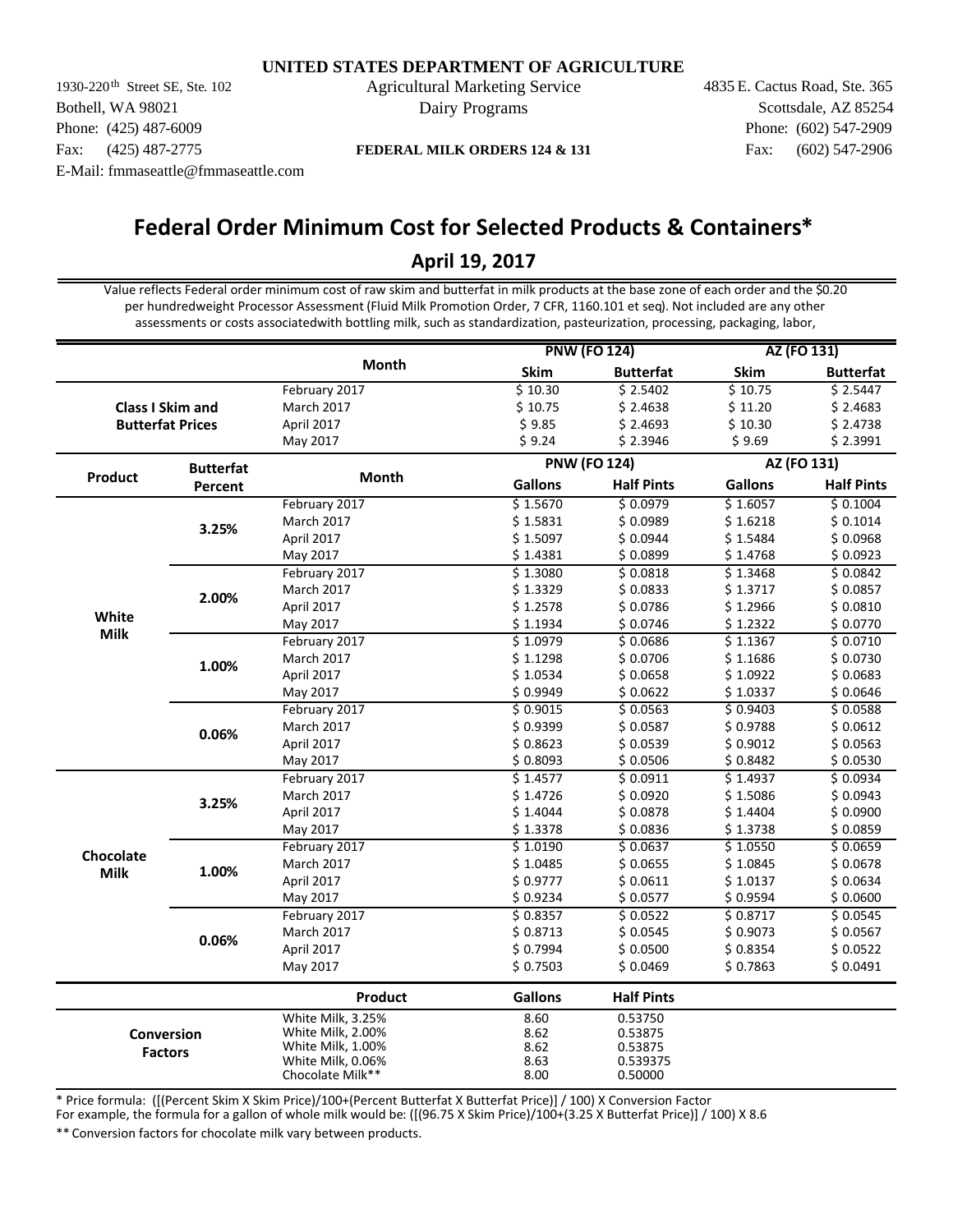1930-220<sup>th</sup> Street SE, Ste. 102 Agricultural Marketing Service 4835 E. Cactus Road, Ste. 365 Bothell, WA 98021 Phone: (425) 487-6009 Fax: (425) 487-2775 E-Mail: fmmaseattle@fmmaseattle.com

Dairy Programs

Fax: (602) 547-2906 Phone: (602) 547-2909 Scottsdale, AZ 85254

## **FEDERAL MILK ORDERS 124 & 131**

# **Federal Order Minimum Cost for Selected Products & Containers\***

## **May 17, 2017**

Value reflects Federal order minimum cost of raw skim and butterfat in milk products at the base zone of each order and the \$ 0.20 per hundredweight Processor Assessment (Fluid Milk Promotion Order, 7 CFR, 1160.101 et seq). Not included are any other assessments or costs associatedwith bottling milk, such as standardization, pasteurization, processing, packaging, labor,

|                |                         |                   | <b>PNW (FO 124)</b> |                   | AZ (FO 131)    |                   |
|----------------|-------------------------|-------------------|---------------------|-------------------|----------------|-------------------|
|                |                         | Month             | Skim                | <b>Butterfat</b>  | Skim           | <b>Butterfat</b>  |
|                |                         | March 2017        | \$10.75             | \$2.4638          | \$11.20        | \$2.4683          |
|                | <b>Class I Skim and</b> | April 2017        | \$9.85              | \$2.4693          | \$10.30        | \$2.4738          |
|                | <b>Butterfat Prices</b> | May 2017          | \$9.24              | \$2.3946          | \$9.69         | \$2.3991          |
|                |                         | June 2017         | \$9.44              | \$2.3702          | \$9.89         | \$2.3747          |
|                | <b>Butterfat</b>        |                   | <b>PNW (FO 124)</b> |                   | AZ (FO 131)    |                   |
| <b>Product</b> | Percent                 | Month             | <b>Gallons</b>      | <b>Half Pints</b> | <b>Gallons</b> | <b>Half Pints</b> |
|                |                         | March 2017        | \$1.5831            | \$0.0989          | \$1.6218       | \$0.1014          |
|                | 3.25%                   | April 2017        | \$1.5097            | \$0.0944          | \$1.5484       | \$0.0968          |
|                |                         | May 2017          | \$1.4381            | \$0.0899          | \$1.4768       | \$0.0923          |
|                |                         | June 2017         | \$1.4479            | \$0.0905          | \$1.4866       | \$0.0929          |
|                |                         | <b>March 2017</b> | \$1.3329            | \$0.0833          | \$1.3717       | \$0.0857          |
|                | 2.00%                   | April 2017        | \$1.2578            | \$0.0786          | \$1.2966       | \$0.0810          |
|                |                         | May 2017          | \$1.1934            | \$0.0746          | \$1.2322       | \$0.0770          |
| White          |                         | <b>June 2017</b>  | \$1.2061            | \$0.0754          | \$1.2449       | \$0.0778          |
| <b>Milk</b>    |                         | March 2017        | \$1.1298            | \$0.0706          | \$1.1686       | \$0.0730          |
|                | 1.00%                   | April 2017        | \$1.0534            | \$0.0658          | \$1.0922       | \$0.0683          |
|                |                         | May 2017          | \$0.9949            | \$0.0622          | \$1.0337       | \$0.0646          |
|                |                         | June 2017         | \$1.0099            | \$0.0631          | \$1.0487       | \$0.0655          |
|                |                         | March 2017        | \$0.9399            | \$0.0587          | \$0.9788       | \$0.0612          |
|                | 0.06%                   | April 2017        | \$0.8623            | \$0.0539          | \$0.9012       | \$0.0563          |
|                |                         | May 2017          | \$0.8093            | \$0.0506          | \$0.8482       | \$0.0530          |
|                |                         | June 2017         | \$0.8265            | \$0.0517          | \$0.8653       | \$0.0541          |
|                |                         | March 2017        | \$1.4726            | \$0.0920          | \$1.5086       | \$0.0943          |
|                | 3.25%                   | April 2017        | \$1.4044            | \$0.0878          | \$1.4404       | \$0.0900          |
|                |                         | May 2017          | \$1.3378            | \$0.0836          | \$1.3738       | \$0.0859          |
|                |                         | June 2017         | \$1.3469            | \$0.0842          | \$1.3829       | \$0.0864          |
| Chocolate      |                         | March 2017        | \$1.0485            | \$0.0655          | \$1.0845       | \$0.0678          |
| <b>Milk</b>    | 1.00%                   | April 2017        | \$0.9777            | \$0.0611          | \$1.0137       | \$0.0634          |
|                |                         | May 2017          | \$0.9234            | \$0.0577          | \$0.9594       | \$0.0600          |
|                |                         | June 2017         | \$0.9373            | \$0.0586          | \$0.9733       | \$0.0608          |
|                |                         | March 2017        | \$0.8713            | \$0.0545          | \$0.9073       | \$0.0567          |
|                | 0.06%                   | April 2017        | \$0.7994            | \$0.0500          | \$0.8354       | \$0.0522          |
|                |                         | May 2017          | \$0.7503            | \$0.0469          | \$0.7863       | \$0.0491          |
|                |                         | June 2017         | \$0.7661            | \$0.0479          | \$0.8021       | \$0.0501          |
|                |                         | Product           | <b>Gallons</b>      | <b>Half Pints</b> |                |                   |
|                |                         | White Milk, 3.25% | 8.60                | 0.53750           |                |                   |
|                | Conversion              | White Milk, 2.00% | 8.62                | 0.53875           |                |                   |
|                | <b>Factors</b>          | White Milk, 1.00% | 8.62                | 0.53875           |                |                   |
|                |                         | White Milk, 0.06% | 8.63                | 0.539375          |                |                   |
|                |                         | Chocolate Milk**  | 8.00                | 0.50000           |                |                   |

\* Price formula: ([(Percent Skim X Skim Price)/100+(Percent Butterfat X Butterfat Price)] / 100) X Conversion Factor

For example, the formula for a gallon of whole milk would be: ([(96.75 X Skim Price)/100+(3.25 X Butterfat Price)] / 100) X 8.6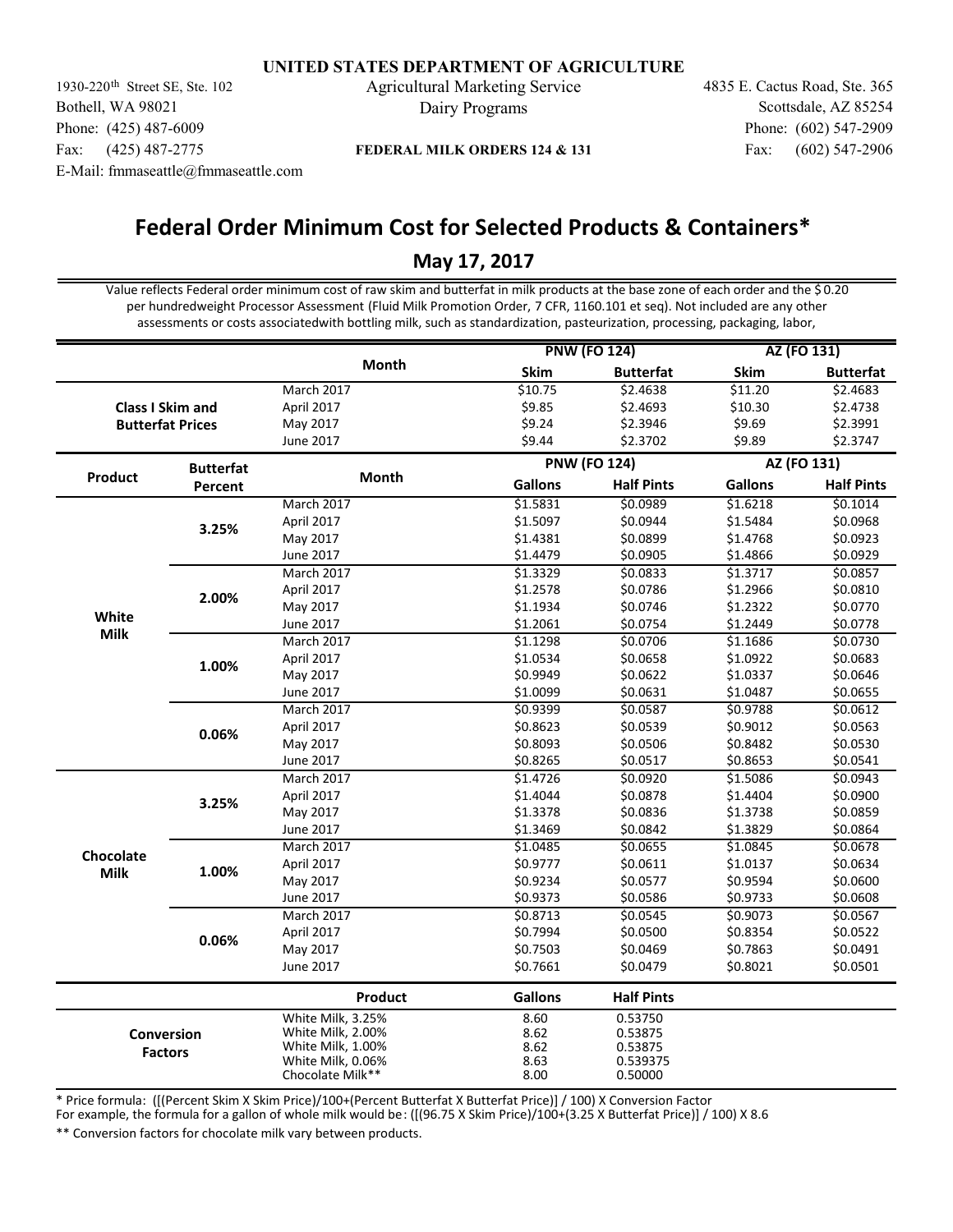1930-220<sup>th</sup> Street SE, Ste. 102 Agricultural Marketing Service 4835 E. Cactus Road, Ste. 365 Bothell, WA 98021 Phone: (425) 487-6009 Fax: (425) 487-2775 E-Mail: fmmaseattle@fmmaseattle.com

Dairy Programs

Fax: (602) 547-2906 Phone: (602) 547-2909 Scottsdale, AZ 85254

## **FEDERAL MILK ORDERS 124 & 131**

# **Federal Order Minimum Cost for Selected Products & Containers\***

## **June 21, 2017**

Value reflects Federal order minimum cost of raw skim and butterfat in milk products at the base zone of each order and the \$ 0.20 per hundredweight Processor Assessment (Fluid Milk Promotion Order, 7 CFR, 1160.101 et seq). Not included are any other assessments or costs associated with bottling milk, such as standardization, pasteurization, processing, packaging, labor, delivery, etc.

|             |                         |                                       |                     | <b>PNW (FO 124)</b> | AZ (FO 131)    |                   |
|-------------|-------------------------|---------------------------------------|---------------------|---------------------|----------------|-------------------|
|             |                         | <b>Month</b>                          | Skim                | <b>Butterfat</b>    | Skim           | <b>Butterfat</b>  |
|             |                         | April 2017                            | \$9.85              | \$2.4693            | \$10.30        | \$2.4738          |
|             | <b>Class I Skim and</b> | May 2017                              | \$9.24              | \$2.3946            | \$9.69         | \$2.3991          |
|             | <b>Butterfat Prices</b> | June 2017                             | \$9.44              | \$2.3702            | \$9.89         | \$2.3747          |
|             |                         | <b>July 2017</b>                      | \$9.42              | \$2.7422            | \$9.87         | \$2.7467          |
|             | <b>Butterfat</b>        |                                       | <b>PNW (FO 124)</b> |                     | AZ (FO 131)    |                   |
| Product     | Percent                 | <b>Month</b>                          | <b>Gallons</b>      | <b>Half Pints</b>   | <b>Gallons</b> | <b>Half Pints</b> |
|             |                         | April 2017                            | \$1.5097            | \$0.0944            | \$1.5484       | \$0.0968          |
|             | 3.25%                   | May 2017                              | \$1.4381            | \$0.0899            | \$1.4768       | \$0.0923          |
|             |                         | June 2017                             | \$1.4479            | \$0.0905            | \$1.4866       | \$0.0929          |
|             |                         | <b>July 2017</b>                      | \$1.5502            | \$0.0969            | \$1.5889       | \$0.0993          |
|             |                         | April 2017                            | \$1.2578            | \$0.0786            | \$1.2966       | \$0.0810          |
|             | 2.00%                   | May 2017                              | \$1.1934            | \$0.0746            | \$1.2322       | \$0.0770          |
|             |                         | June 2017                             | \$1.2061            | \$0.0754            | \$1.2449       | \$0.0778          |
| White       |                         | <b>July 2017</b>                      | \$1.2685            | \$0.0793            | \$1.3073       | \$0.0817          |
| <b>Milk</b> |                         | April 2017                            | \$1.0534            | \$0.0658            | \$1.0922       | \$0.0683          |
|             | 1.00%                   | May 2017                              | \$0.9949            | \$0.0622            | \$1.0337       | \$0.0646          |
|             |                         | June 2017                             | \$1.0099            | \$0.0631            | \$1.0487       | \$0.0655          |
|             |                         | <b>July 2017</b>                      | \$1.0403            | \$0.0650            | \$1.0791       | \$0.0674          |
|             |                         | April 2017                            | \$0.8623            | \$0.0539            | \$0.9012       | \$0.0563          |
|             | 0.06%                   | May 2017                              | \$0.8093            | \$0.0506            | \$0.8482       | \$0.0530          |
|             |                         | June 2017                             | \$0.8265            | \$0.0517            | \$0.8653       | \$0.0541          |
|             |                         | <b>July 2017</b>                      | \$0.8267            | \$0.0517            | \$0.8655       | \$0.0541          |
|             |                         | April 2017                            | \$1.4044            | \$0.0878            | \$1.4404       | \$0.0900          |
|             | 3.25%                   | May 2017                              | \$1.3378            | \$0.0836            | \$1.3738       | \$0.0859          |
|             |                         | June 2017                             | \$1.3469            | \$0.0842            | \$1.3829       | \$0.0864          |
|             |                         | <b>July 2017</b>                      | \$1.4421            | \$0.0901            | \$1.4781       | \$0.0924          |
|             |                         | April 2017                            | \$0.9777            | \$0.0611            | \$1.0137       | \$0.0634          |
| Chocolate   | 1.00%                   | May 2017                              | \$0.9234            | \$0.0577            | \$0.9594       | \$0.0600          |
| <b>Milk</b> |                         | June 2017                             | \$0.9373            | \$0.0586            | \$0.9733       | \$0.0608          |
|             |                         | <b>July 2017</b>                      | \$0.9654            | \$0.0603            | \$1.0014       | \$0.0626          |
|             |                         | April 2017                            | \$0.7994            | \$0.0500            | \$0.8354       | \$0.0522          |
|             |                         | May 2017                              | \$0.7503            | \$0.0469            | \$0.7863       | \$0.0491          |
|             | 0.06%                   | June 2017                             | \$0.7661            | \$0.0479            | \$0.8021       | \$0.0501          |
|             |                         | <b>July 2017</b>                      | \$0.7663            | \$0.0479            | \$0.8023       | \$0.0501          |
|             |                         | Product                               | <b>Gallons</b>      | <b>Half Pints</b>   |                |                   |
|             |                         | White Milk, 3.25%                     | 8.60                | 0.53750             |                |                   |
|             | Conversion              | White Milk, 2.00%                     | 8.62                | 0.53875             |                |                   |
|             | <b>Factors</b>          | White Milk, 1.00%                     | 8.62                | 0.53875             |                |                   |
|             |                         | White Milk, 0.06%<br>Chocolate Milk** | 8.63                | 0.539375            |                |                   |
|             |                         |                                       | 8.00                | 0.50000             |                |                   |

\* Price formula: ([(Percent Skim X Skim Price)/100+(Percent Butterfat X Butterfat Price)] / 100) X Conversion Factor

For example, the formula for a gallon of whole milk would be: ([(96.75 X Skim Price)/100+(3.25 X Butterfat Price)] / 100) X 8.6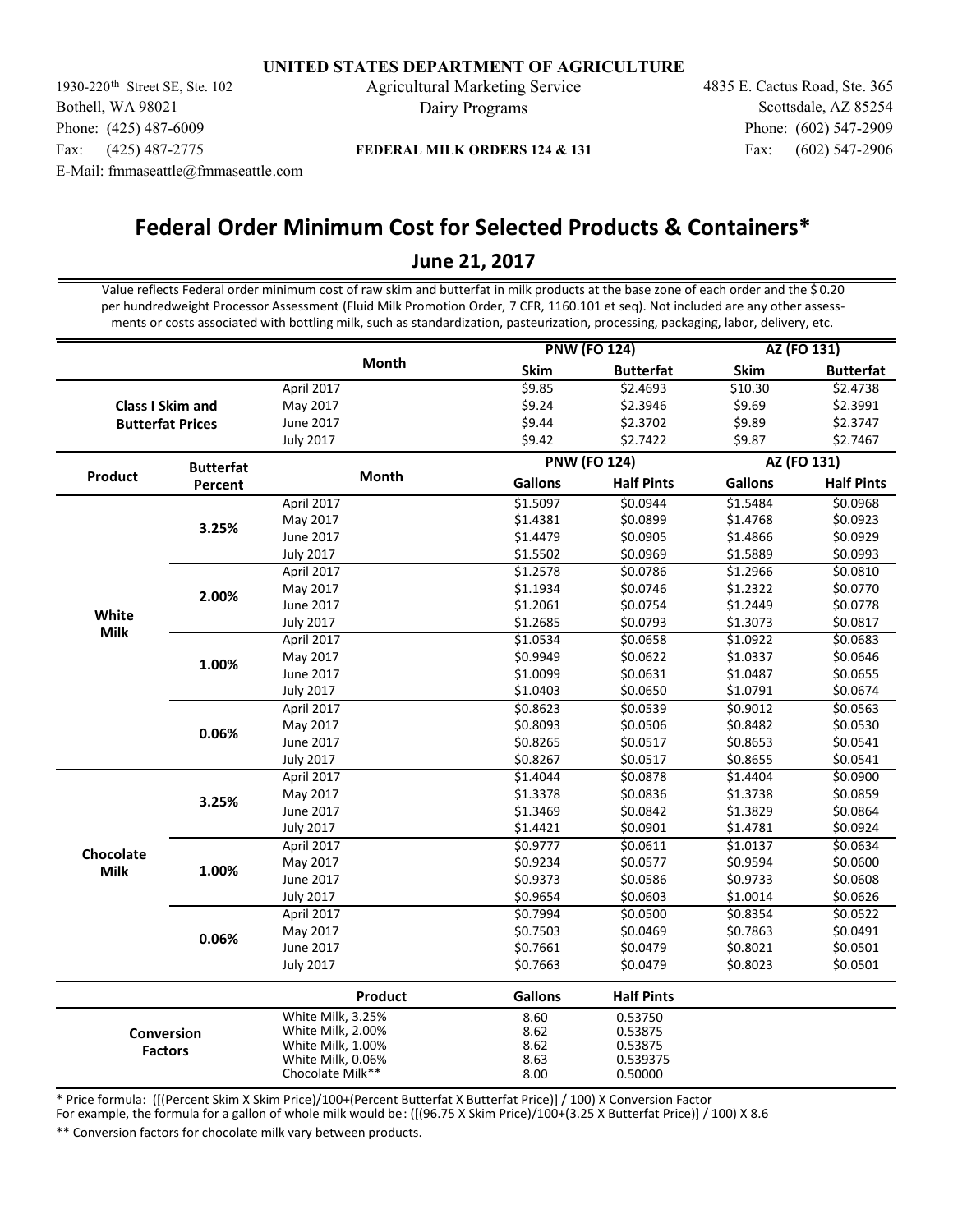1930-220<sup>th</sup> Street SE, Ste. 102 Agricultural Marketing Service 4835 E. Cactus Road, Ste. 365 Bothell, WA 98021 Phone: (425) 487-6009 Fax: (425) 487-2775 E-Mail: fmmaseattle@fmmaseattle.com

Dairy Programs

Fax: (602) 547-2906 Phone: (602) 547-2909 Scottsdale, AZ 85254

## **FEDERAL MILK ORDERS 124 & 131**

# **Federal Order Minimum Cost for Selected Products & Containers\***

# **July 19, 2017**

Value reflects Federal order minimum cost of raw skim and butterfat in milk products at the base zone of each order and the \$ 0.20 per hundredweight Processor Assessment (Fluid Milk Promotion Order, 7 CFR, 1160.101 et seq). Not included are any other assessments or costs associated with bottling milk, such as standardization, pasteurization, processing, packaging, labor, delivery, etc.

|                |                         |                   | <b>PNW (FO 124)</b> |                     | AZ (FO 131)    |                   |
|----------------|-------------------------|-------------------|---------------------|---------------------|----------------|-------------------|
|                |                         | <b>Month</b>      | Skim                | <b>Butterfat</b>    | <b>Skim</b>    | <b>Butterfat</b>  |
|                |                         | May 2017          | 59.24               | \$2.3946            | \$9.69         | \$2.3991          |
|                | <b>Class I Skim and</b> | June 2017         | \$9.44              | \$2.3702            | \$9.89         | \$2.3747          |
|                | <b>Butterfat Prices</b> | <b>July 2017</b>  | \$9.42              | \$2.7422            | \$9.87         | \$2.7467          |
|                |                         | August 2017       | \$8.65              | \$2.9929            | \$9.10         | \$2.9974          |
|                | <b>Butterfat</b>        |                   |                     | <b>PNW (FO 124)</b> |                | AZ (FO 131)       |
| <b>Product</b> | Percent                 | Month             | <b>Gallons</b>      | <b>Half Pints</b>   | <b>Gallons</b> | <b>Half Pints</b> |
|                |                         | May 2017          | \$1.4381            | \$0.0899            | \$1.4768       | \$0.0923          |
|                | 3.25%                   | June 2017         | \$1.4479            | \$0.0905            | \$1.4866       | \$0.0929          |
|                |                         | <b>July 2017</b>  | \$1.5502            | \$0.0969            | \$1.5889       | \$0.0993          |
|                |                         | August 2017       | \$1.5562            | \$0.0973            | \$1.5949       | \$0.0997          |
|                |                         | May 2017          | \$1.1934            | \$0.0746            | \$1.2322       | \$0.0770          |
|                | 2.00%                   | June 2017         | \$1.2061            | \$0.0754            | \$1.2449       | \$0.0778          |
|                |                         | <b>July 2017</b>  | \$1.2685            | \$0.0793            | \$1.3073       | \$0.0817          |
| White          |                         | August 2017       | \$1.2467            | \$0.0779            | \$1.2855       | \$0.0803          |
| <b>Milk</b>    |                         | <b>May 2017</b>   | \$0.9949            | \$0.0622            | \$1.0337       | \$0.0646          |
|                | 1.00%                   | June 2017         | \$1.0099            | \$0.0631            | \$1.0487       | \$0.0655          |
|                |                         | <b>July 2017</b>  | \$1.0403            | \$0.0650            | \$1.0791       | \$0.0674          |
|                |                         | August 2017       | \$0.9962            | \$0.0623            | \$1.0350       | \$0.0647          |
|                |                         | May 2017          | \$0.8093            | \$0.0506            | \$0.8482       | \$0.0530          |
|                | 0.06%                   | June 2017         | \$0.8265            | \$0.0517            | \$0.8653       | \$0.0541          |
|                |                         | <b>July 2017</b>  | \$0.8267            | \$0.0517            | \$0.8655       | \$0.0541          |
|                |                         | August 2017       | \$0.7615            | \$0.0476            | \$0.8004       | \$0.0500          |
|                |                         | May 2017          | \$1.3378            | \$0.0836            | \$1.3738       | \$0.0859          |
|                |                         | June 2017         | \$1.3469            | \$0.0842            | \$1.3829       | \$0.0864          |
|                | 3.25%                   | <b>July 2017</b>  | \$1.4421            | \$0.0901            | \$1.4781       | \$0.0924          |
|                |                         | August 2017       | \$1.4477            | \$0.0905            | \$1.4837       | \$0.0927          |
|                |                         | May 2017          | \$0.9234            | \$0.0577            | \$0.9594       | \$0.0600          |
| Chocolate      |                         | June 2017         | \$0.9373            | \$0.0586            | \$0.9733       | \$0.0608          |
| <b>Milk</b>    | 1.00%                   | <b>July 2017</b>  | \$0.9654            | \$0.0603            | \$1.0014       | \$0.0626          |
|                |                         | August 2017       | \$0.9245            | \$0.0578            | \$0.9605       | \$0.0600          |
|                |                         | May 2017          | \$0.7503            | \$0.0469            | \$0.7863       | \$0.0491          |
|                |                         | June 2017         | \$0.7661            | \$0.0479            | \$0.8021       | \$0.0501          |
|                | 0.06%                   | <b>July 2017</b>  | \$0.7663            | \$0.0479            | \$0.8023       | \$0.0501          |
|                |                         | August 2017       | \$0.7060            | \$0.0441            | \$0.7420       | \$0.0464          |
|                |                         | Product           | <b>Gallons</b>      | <b>Half Pints</b>   |                |                   |
|                |                         | White Milk, 3.25% | 8.60                | 0.53750             |                |                   |
|                | Conversion              | White Milk, 2.00% | 8.62                | 0.53875             |                |                   |
|                | <b>Factors</b>          | White Milk, 1.00% | 8.62                | 0.53875             |                |                   |
|                |                         | White Milk, 0.06% | 8.63                | 0.539375            |                |                   |
|                |                         | Chocolate Milk**  | 8.00                | 0.50000             |                |                   |

\* Price formula: ([(Percent Skim X Skim Price)/100+(Percent Butterfat X Butterfat Price)] / 100) X Conversion Factor

For example, the formula for a gallon of whole milk would be: ([(96.75 X Skim Price)/100+(3.25 X Butterfat Price)] / 100) X 8.6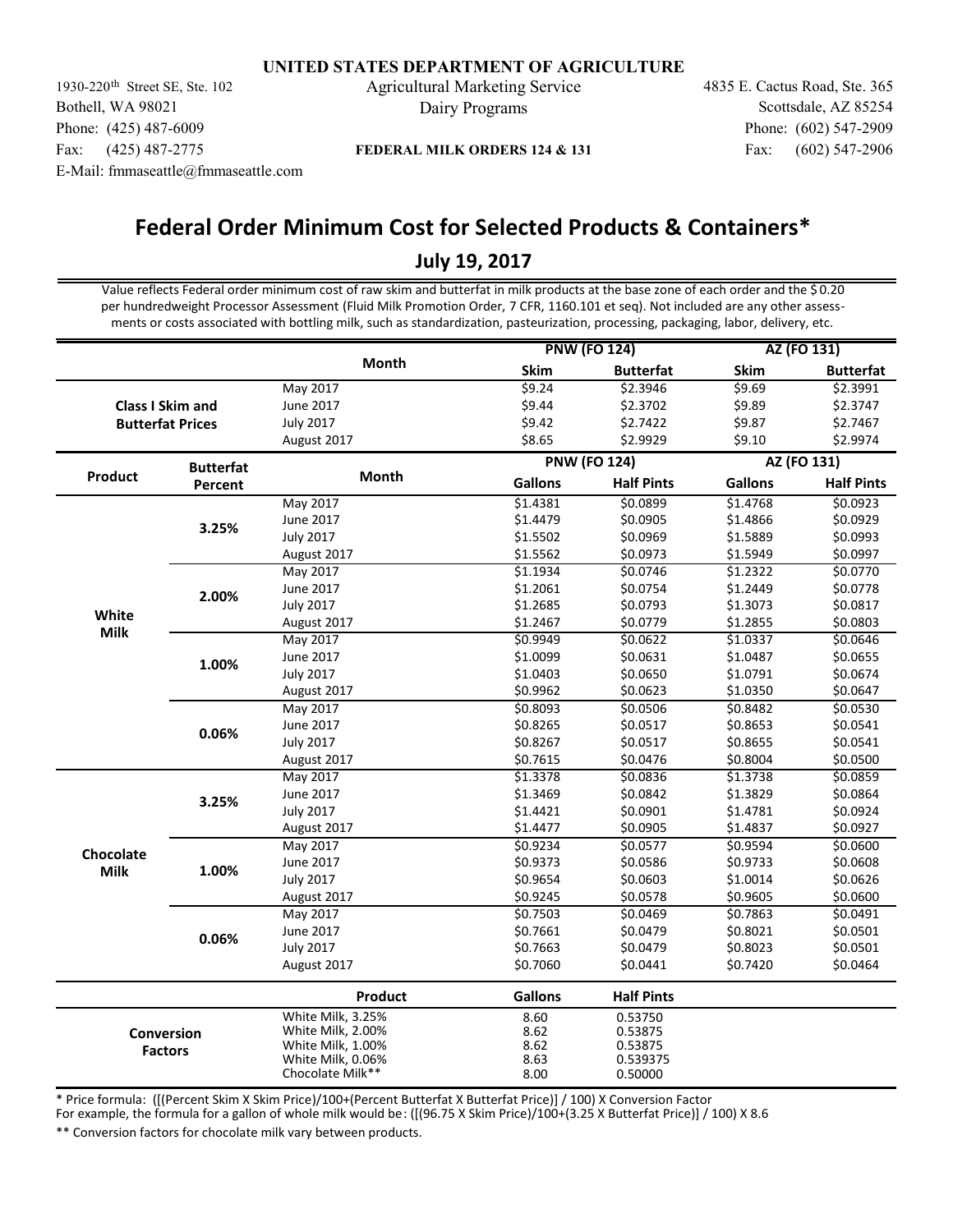1930-220<sup>th</sup> Street SE, Ste. 102 Agricultural Marketing Service 4835 E. Cactus Road, Ste. 365 Bothell, WA 98021 Phone: (425) 487-6009 Fax: (425) 487-2775 E-Mail: fmmaseattle@fmmaseattle.com

Dairy Programs

Fax: (602) 547-2906 Phone: (602) 547-2909 Scottsdale, AZ 85254

## **FEDERAL MILK ORDERS 124 & 131**

# **Federal Order Minimum Cost for Selected Products & Containers\***

## **August 23, 2017**

Value reflects Federal order minimum cost of raw skim and butterfat in milk products at the base zone of each order and the \$ 0.20 per hundredweight Processor Assessment (Fluid Milk Promotion Order, 7 CFR, 1160.101 et seq). Not included are any other assessments or costs associated with bottling milk, such as standardization, pasteurization, processing, packaging, labor, delivery, etc.

|                |                         |                                       | <b>PNW (FO 124)</b> |                   | AZ (FO 131)    |                   |
|----------------|-------------------------|---------------------------------------|---------------------|-------------------|----------------|-------------------|
|                |                         | Month                                 | Skim                | <b>Butterfat</b>  | Skim           | <b>Butterfat</b>  |
|                |                         | June 2017                             | \$9.44              | \$2.3702          | \$9.89         | \$2.3747          |
|                | <b>Class I Skim and</b> | <b>July 2017</b>                      | \$9.42              | \$2.7422          | \$9.87         | \$2.7467          |
|                | <b>Butterfat Prices</b> | August 2017                           | \$8.65              | \$2.9929          | \$9.10         | \$2.9974          |
|                |                         | September 2017                        | \$8.43              | \$3.0501          | \$8.88         | \$3.0546          |
|                | <b>Butterfat</b>        |                                       | <b>PNW (FO 124)</b> |                   |                | AZ (FO 131)       |
| <b>Product</b> | Percent                 | Month                                 | <b>Gallons</b>      | <b>Half Pints</b> | <b>Gallons</b> | <b>Half Pints</b> |
|                |                         | June 2017                             | \$1.4479            | \$0.0905          | \$1.4866       | \$0.0929          |
|                | 3.25%                   | <b>July 2017</b>                      | \$1.5502            | \$0.0969          | \$1.5889       | \$0.0993          |
|                |                         | August 2017                           | \$1.5562            | \$0.0973          | \$1.5949       | \$0.0997          |
|                |                         | September 2017                        | \$1.5539            | \$0.0971          | \$1.5926       | \$0.0995          |
|                |                         | June 2017                             | \$1.2061            | \$0.0754          | \$1.2449       | \$0.0778          |
|                | 2.00%                   | <b>July 2017</b>                      | \$1.2685            | \$0.0793          | \$1.3073       | \$0.0817          |
|                |                         | August 2017                           | \$1.2467            | \$0.0779          | \$1.2855       | \$0.0803          |
| White          |                         | September 2017                        | \$1.2380            | \$0.0774          | \$1.2768       | \$0.0798          |
| <b>Milk</b>    |                         | June 2017                             | \$1.0099            | \$0.0631          | \$1.0487       | \$0.0655          |
|                | 1.00%                   | <b>July 2017</b>                      | \$1.0403            | \$0.0650          | \$1.0791       | \$0.0674          |
|                |                         | August 2017                           | \$0.9962            | \$0.0623          | \$1.0350       | \$0.0647          |
|                |                         | September 2017                        | \$0.9823            | \$0.0614          | \$1.0211       | \$0.0638          |
|                |                         | June 2017                             | \$0.8265            | \$0.0517          | \$0.8653       | \$0.0541          |
|                | 0.06%                   | <b>July 2017</b>                      | \$0.8267            | \$0.0517          | \$0.8655       | \$0.0541          |
|                |                         | August 2017                           | \$0.7615            | \$0.0476          | \$0.8004       | \$0.0500          |
|                |                         | September 2017                        | \$0.7429            | \$0.0464          | \$0.7817       | \$0.0489          |
|                |                         | June 2017                             | 51.3469             | \$0.0842          | \$1.3829       | \$0.0864          |
|                | 3.25%                   | <b>July 2017</b>                      | \$1.4421            | \$0.0901          | \$1.4781       | \$0.0924          |
|                |                         | August 2017                           | \$1.4477            | \$0.0905          | \$1.4837       | \$0.0927          |
|                |                         | September 2017                        | \$1.4455            | \$0.0903          | \$1.4815       | \$0.0926          |
|                |                         | June 2017                             | \$0.9373            | \$0.0586          | \$0.9733       | \$0.0608          |
| Chocolate      |                         | <b>July 2017</b>                      | \$0.9654            | \$0.0603          | \$1.0014       | \$0.0626          |
| <b>Milk</b>    | 1.00%                   | August 2017                           | \$0.9245            | \$0.0578          | \$0.9605       | \$0.0600          |
|                |                         | September 2017                        | \$0.9117            | \$0.0570          | \$0.9477       | \$0.0592          |
|                |                         | June 2017                             | \$0.7661            | \$0.0479          | \$0.8021       | \$0.0501          |
|                |                         | <b>July 2017</b>                      | \$0.7663            | \$0.0479          | \$0.8023       | \$0.0501          |
|                | 0.06%                   | August 2017                           | \$0.7060            | \$0.0441          | \$0.7420       | \$0.0464          |
|                |                         | September 2017                        | \$0.6886            | \$0.0430          | \$0.7246       | \$0.0453          |
|                |                         | Product                               | <b>Gallons</b>      | <b>Half Pints</b> |                |                   |
|                |                         | White Milk, 3.25%                     | 8.60                | 0.53750           |                |                   |
|                | <b>Conversion</b>       | White Milk, 2.00%                     | 8.62                | 0.53875           |                |                   |
|                | <b>Factors</b>          | White Milk, 1.00%                     | 8.62                | 0.53875           |                |                   |
|                |                         | White Milk, 0.06%<br>Chocolate Milk** | 8.63                | 0.539375          |                |                   |
|                |                         |                                       | 8.00                | 0.50000           |                |                   |

\* Price formula: ([(Percent Skim X Skim Price)/100+(Percent Butterfat X Butterfat Price)] / 100) X Conversion Factor

For example, the formula for a gallon of whole milk would be: ([(96.75 X Skim Price)/100+(3.25 X Butterfat Price)] / 100) X 8.6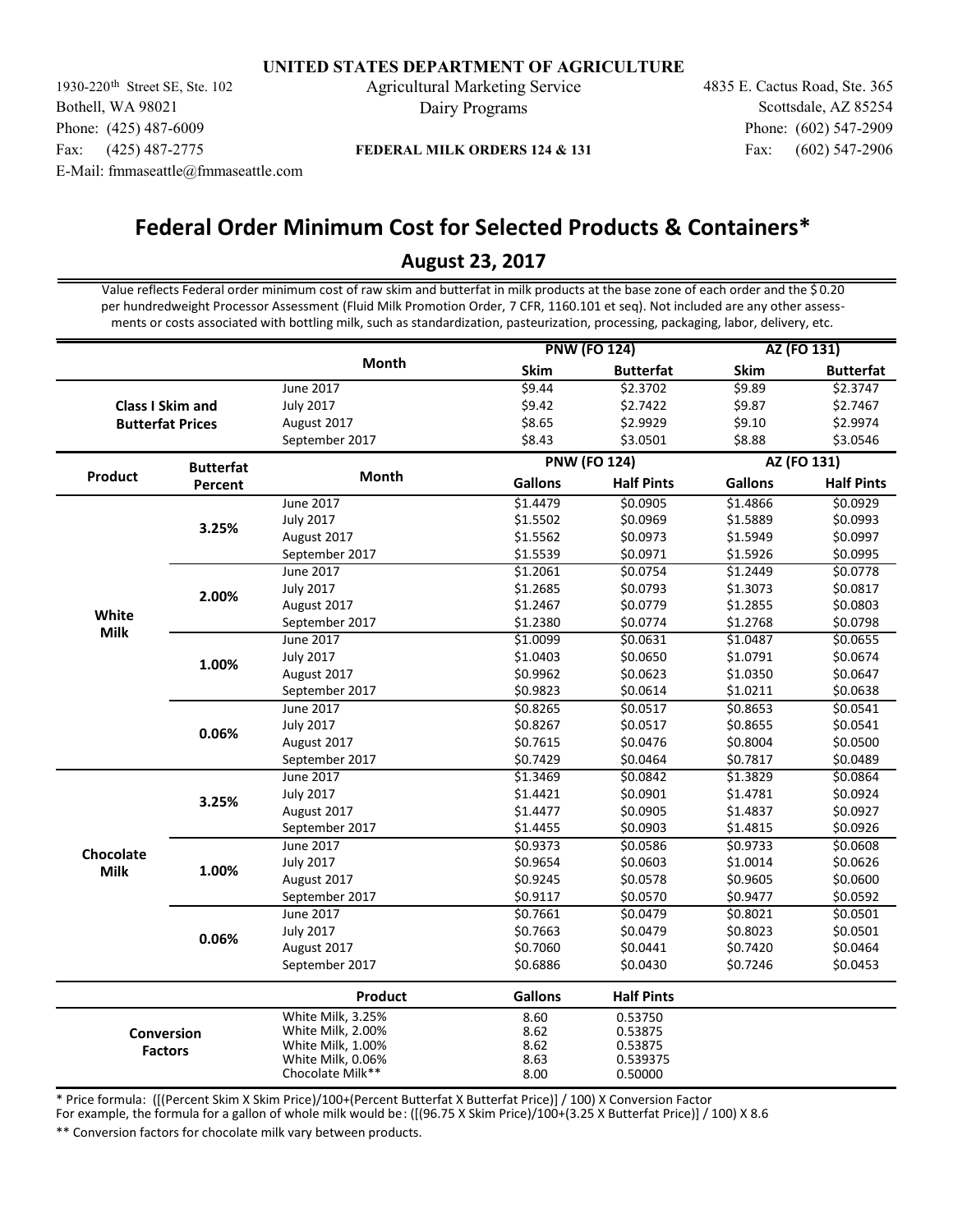1930-220<sup>th</sup> Street SE, Ste. 102 Agricultural Marketing Service 4835 E. Cactus Road, Ste. 365 Bothell, WA 98021 Phone: (425) 487-6009 Fax: (425) 487-2775 E-Mail: fmmaseattle@fmmaseattle.com

Dairy Programs

Fax: (602) 547-2906 Phone: (602) 547-2909 Scottsdale, AZ 85254

## **FEDERAL MILK ORDERS 124 & 131**

# **Federal Order Minimum Cost for Selected Products & Containers\***

# **September 20, 2017**

Value reflects Federal order minimum cost of raw skim and butterfat in milk products at the base zone of each order and the \$ 0.20 per hundredweight Processor Assessment (Fluid Milk Promotion Order, 7 CFR, 1160.101 et seq). Not included are any other assessments or costs associated with bottling milk, such as standardization, pasteurization, processing, packaging, labor, delivery, etc.

|                |                         |                   | <b>PNW (FO 124)</b> |                     | AZ (FO 131)    |                   |
|----------------|-------------------------|-------------------|---------------------|---------------------|----------------|-------------------|
|                |                         | <b>Month</b>      | Skim                | <b>Butterfat</b>    | <b>Skim</b>    | <b>Butterfat</b>  |
|                |                         | <b>July 2017</b>  | \$9.42              | \$2.7422            | \$9.87         | \$2.7467          |
|                | <b>Class I Skim and</b> | August 2017       | \$8.65              | \$2.9929            | \$9.10         | \$2.9974          |
|                | <b>Butterfat Prices</b> | September 2017    | \$8.43              | \$3.0501            | \$8.88         | \$3.0546          |
|                |                         | October 2017      | \$8.77              | \$2.8790            | \$9.22         | \$2.8835          |
|                | <b>Butterfat</b>        |                   |                     | <b>PNW (FO 124)</b> |                | AZ (FO 131)       |
| <b>Product</b> | Percent                 | Month             | <b>Gallons</b>      | <b>Half Pints</b>   | <b>Gallons</b> | <b>Half Pints</b> |
|                |                         | <b>July 2017</b>  | \$1.5502            | \$0.0969            | \$1.5889       | \$0.0993          |
|                | 3.25%                   | August 2017       | \$1.5562            | \$0.0973            | \$1.5949       | \$0.0997          |
|                |                         | September 2017    | \$1.5539            | \$0.0971            | \$1.5926       | \$0.0995          |
|                |                         | October 2017      | \$1.5344            | \$0.0959            | \$1.5731       | \$0.0983          |
|                |                         | <b>July 2017</b>  | \$1.2685            | \$0.0793            | \$1.3073       | \$0.0817          |
|                | 2.00%                   | August 2017       | \$1.2467            | \$0.0779            | \$1.2855       | \$0.0803          |
|                |                         | September 2017    | \$1.2380            | \$0.0774            | \$1.2768       | \$0.0798          |
| White          |                         | October 2017      | \$1.2372            | \$0.0773            | \$1.2760       | \$0.0797          |
| <b>Milk</b>    |                         | <b>July 2017</b>  | \$1.0403            | \$0.0650            | \$1.0791       | \$0.0674          |
|                | 1.00%                   | August 2017       | \$0.9962            | \$0.0623            | \$1.0350       | \$0.0647          |
|                |                         | September 2017    | \$0.9823            | \$0.0614            | \$1.0211       | \$0.0638          |
|                |                         | October 2017      | \$0.9966            | \$0.0623            | \$1.0354       | \$0.0647          |
|                |                         | <b>July 2017</b>  | \$0.8267            | \$0.0517            | \$0.8655       | \$0.0541          |
|                | 0.06%                   | August 2017       | \$0.7615            | \$0.0476            | \$0.8004       | \$0.0500          |
|                |                         | September 2017    | \$0.7429            | \$0.0464            | \$0.7817       | \$0.0489          |
|                |                         | October 2017      | \$0.7713            | \$0.0482            | \$0.8101       | \$0.0506          |
|                |                         | <b>July 2017</b>  | \$1.4421            | \$0.0901            | \$1.4781       | \$0.0924          |
|                | 3.25%                   | August 2017       | \$1.4477            | \$0.0905            | \$1.4837       | \$0.0927          |
|                |                         | September 2017    | \$1.4455            | \$0.0903            | \$1.4815       | \$0.0926          |
|                |                         | October 2017      | \$1.4273            | \$0.0892            | \$1.4633       | \$0.0915          |
|                |                         | <b>July 2017</b>  | \$0.9654            | \$0.0603            | \$1.0014       | \$0.0626          |
| Chocolate      | 1.00%                   | August 2017       | \$0.9245            | \$0.0578            | \$0.9605       | \$0.0600          |
| <b>Milk</b>    |                         | September 2017    | \$0.9117            | \$0.0570            | \$0.9477       | \$0.0592          |
|                |                         | October 2017      | \$0.9249            | \$0.0578            | \$0.9609       | \$0.0601          |
|                |                         | <b>July 2017</b>  | \$0.7663            | \$0.0479            | \$0.8023       | \$0.0501          |
|                |                         | August 2017       | \$0.7060            | \$0.0441            | \$0.7420       | \$0.0464          |
|                | 0.06%                   | September 2017    | \$0.6886            | \$0.0430            | \$0.7246       | \$0.0453          |
|                |                         | October 2017      | \$0.7150            | \$0.0447            | \$0.7510       | \$0.0469          |
|                |                         | <b>Product</b>    | <b>Gallons</b>      | <b>Half Pints</b>   |                |                   |
|                |                         | White Milk, 3.25% | 8.60                | 0.53750             |                |                   |
|                | Conversion              | White Milk, 2.00% | 8.62                | 0.53875             |                |                   |
|                | <b>Factors</b>          | White Milk, 1.00% | 8.62                | 0.53875             |                |                   |
|                |                         | White Milk, 0.06% | 8.63                | 0.539375            |                |                   |
|                |                         | Chocolate Milk**  | 8.00                | 0.50000             |                |                   |

\* Price formula: ([(Percent Skim X Skim Price)/100+(Percent Butterfat X Butterfat Price)] / 100) X Conversion Factor

For example, the formula for a gallon of whole milk would be: ([(96.75 X Skim Price)/100+(3.25 X Butterfat Price)] / 100) X 8.6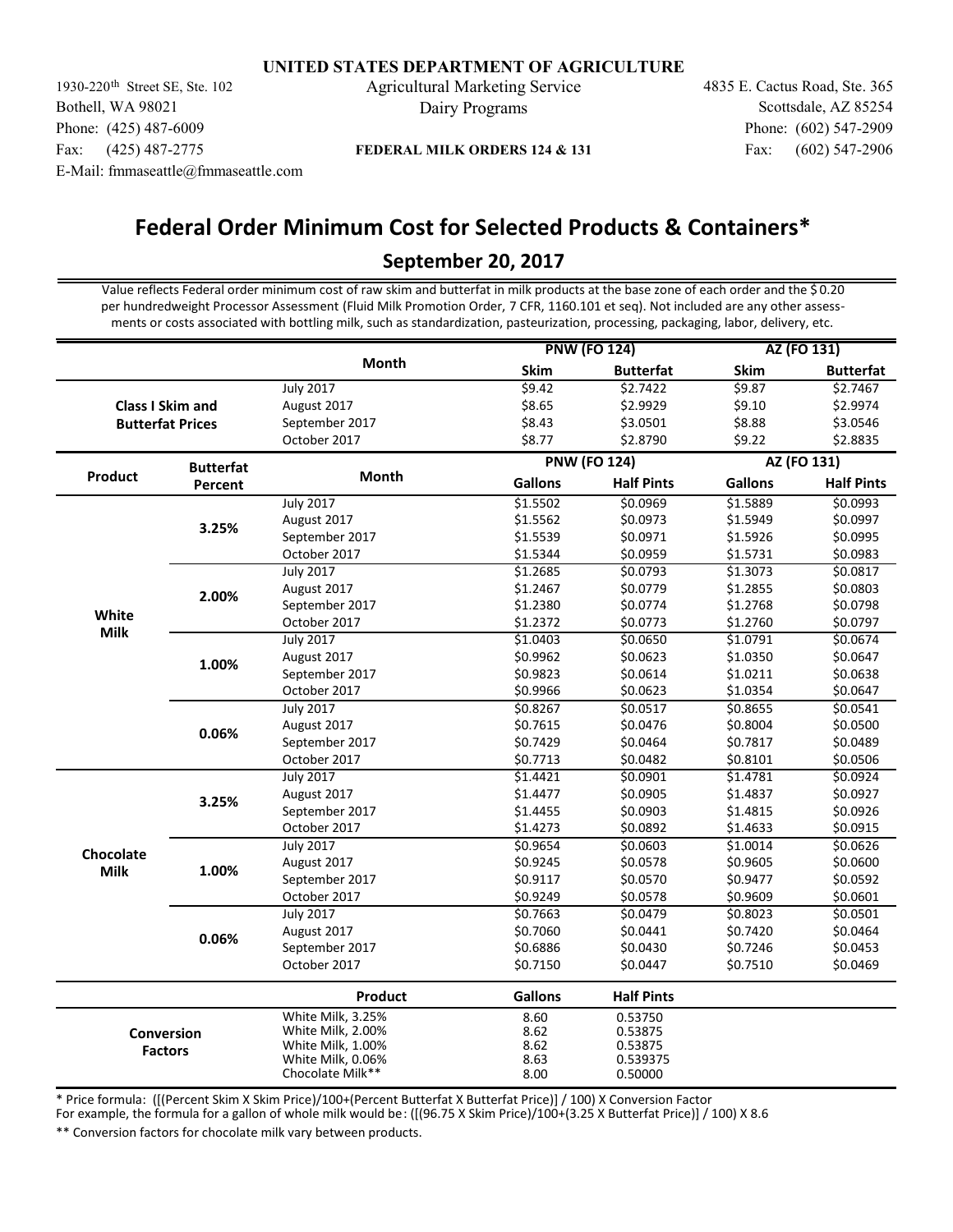1930-220<sup>th</sup> Street SE, Ste. 102 Agricultural Marketing Service 4835 E. Cactus Road, Ste. 365 Bothell, WA 98021 Phone: (425) 487-6009 Fax: (425) 487-2775 E-Mail: fmmaseattle@fmmaseattle.com

Dairy Programs

Fax: (602) 547-2906 Phone: (602) 547-2909 Scottsdale, AZ 85254

## **FEDERAL MILK ORDERS 124 & 131**

# **Federal Order Minimum Cost for Selected Products & Containers\***

# **October 18, 2017**

Value reflects Federal order minimum cost of raw skim and butterfat in milk products at the base zone of each order and the \$ 0.20 per hundredweight Processor Assessment (Fluid Milk Promotion Order, 7 CFR, 1160.101 et seq). Not included are any other assessments or costs associated with bottling milk, such as standardization, pasteurization, processing, packaging, labor, delivery, etc.

|                |                         |                                       | <b>PNW (FO 124)</b> |                   | AZ (FO 131)    |                   |
|----------------|-------------------------|---------------------------------------|---------------------|-------------------|----------------|-------------------|
|                |                         | <b>Month</b>                          | Skim                | <b>Butterfat</b>  | <b>Skim</b>    | <b>Butterfat</b>  |
|                |                         | August 2017                           | \$8.65              | \$2.9929          | \$9.10         | \$2.9974          |
|                | <b>Class I Skim and</b> | September 2017                        | \$8.43              | \$3.0501          | \$8.88         | \$3.0546          |
|                | <b>Butterfat Prices</b> | October 2017                          | \$8.77              | \$2.8790          | \$9.22         | \$2.8835          |
|                |                         | November 2017                         | \$9.38              | \$2.7014          | \$9.83         | \$2.7059          |
|                | <b>Butterfat</b>        |                                       | <b>PNW (FO 124)</b> |                   |                | AZ (FO 131)       |
| <b>Product</b> | Percent                 | Month                                 | <b>Gallons</b>      | <b>Half Pints</b> | <b>Gallons</b> | <b>Half Pints</b> |
|                |                         | August 2017                           | \$1.5562            | \$0.0973          | \$1.5949       | \$0.0997          |
|                | 3.25%                   | September 2017                        | \$1.5539            | \$0.0971          | \$1.5926       | \$0.0995          |
|                |                         | October 2017                          | \$1.5344            | \$0.0959          | \$1.5731       | \$0.0983          |
|                |                         | November 2017                         | \$1.5355            | \$0.0960          | \$1.5742       | \$0.0984          |
|                |                         | August 2017                           | \$1.2467            | \$0.0779          | \$1.2855       | \$0.0803          |
|                | 2.00%                   | September 2017                        | \$1.2380            | \$0.0774          | \$1.2768       | \$0.0798          |
|                |                         | October 2017                          | \$1.2372            | \$0.0773          | \$1.2760       | \$0.0797          |
| White          |                         | November 2017                         | \$1.2581            | \$0.0786          | \$1.2969       | \$0.0811          |
| <b>Milk</b>    | 1.00%                   | August 2017                           | \$0.9962            | \$0.0623          | \$1.0350       | \$0.0647          |
|                |                         | September 2017                        | \$0.9823            | \$0.0614          | \$1.0211       | \$0.0638          |
|                |                         | October 2017                          | \$0.9966            | \$0.0623          | \$1.0354       | \$0.0647          |
|                |                         | November 2017                         | \$1.0333            | \$0.0646          | \$1.0721       | \$0.0670          |
|                |                         | August 2017                           | \$0.7615            | \$0.0476          | \$0.8004       | \$0.0500          |
|                | 0.06%                   | September 2017                        | \$0.7429            | \$0.0464          | \$0.7817       | \$0.0489          |
|                |                         | October 2017                          | \$0.7713            | \$0.0482          | \$0.8101       | \$0.0506          |
|                |                         | November 2017                         | \$0.8230            | \$0.0514          | \$0.8618       | \$0.0539          |
|                |                         | August 2017                           | \$1.4477            | \$0.0905          | \$1.4837       | \$0.0927          |
|                | 3.25%                   | September 2017                        | \$1.4455            | \$0.0903          | \$1.4815       | \$0.0926          |
|                |                         | October 2017                          | \$1.4273            | \$0.0892          | \$1.4633       | \$0.0915          |
|                |                         | November 2017                         | \$1.4284            | \$0.0893          | \$1.4644       | \$0.0915          |
|                |                         | August 2017                           | \$0.9245            | \$0.0578          | \$0.9605       | \$0.0600          |
| Chocolate      |                         | September 2017                        | \$0.9117            | \$0.0570          | \$0.9477       | \$0.0592          |
| <b>Milk</b>    | 1.00%                   | October 2017                          | \$0.9249            | \$0.0578          | \$0.9609       | \$0.0601          |
|                |                         | November 2017                         | \$0.9590            | \$0.0599          | \$0.9950       | \$0.0622          |
|                |                         | August 2017                           | \$0.7060            | \$0.0441          | \$0.7420       | \$0.0464          |
|                |                         | September 2017                        | \$0.6886            | \$0.0430          | \$0.7246       | \$0.0453          |
|                | 0.06%                   | October 2017                          | \$0.7150            | \$0.0447          | \$0.7510       | \$0.0469          |
|                |                         | November 2017                         | \$0.7629            | \$0.0477          | \$0.7989       | \$0.0499          |
|                |                         | <b>Product</b>                        | <b>Gallons</b>      | <b>Half Pints</b> |                |                   |
|                |                         | White Milk, 3.25%                     | 8.60                | 0.53750           |                |                   |
|                | Conversion              | White Milk, 2.00%                     | 8.62                | 0.53875           |                |                   |
|                | <b>Factors</b>          | White Milk, 1.00%                     | 8.62                | 0.53875           |                |                   |
|                |                         | White Milk, 0.06%<br>Chocolate Milk** | 8.63                | 0.539375          |                |                   |
|                |                         |                                       | 8.00                | 0.50000           |                |                   |

\* Price formula: ([(Percent Skim X Skim Price)/100+(Percent Butterfat X Butterfat Price)] / 100) X Conversion Factor

For example, the formula for a gallon of whole milk would be: ([(96.75 X Skim Price)/100+(3.25 X Butterfat Price)] / 100) X 8.6